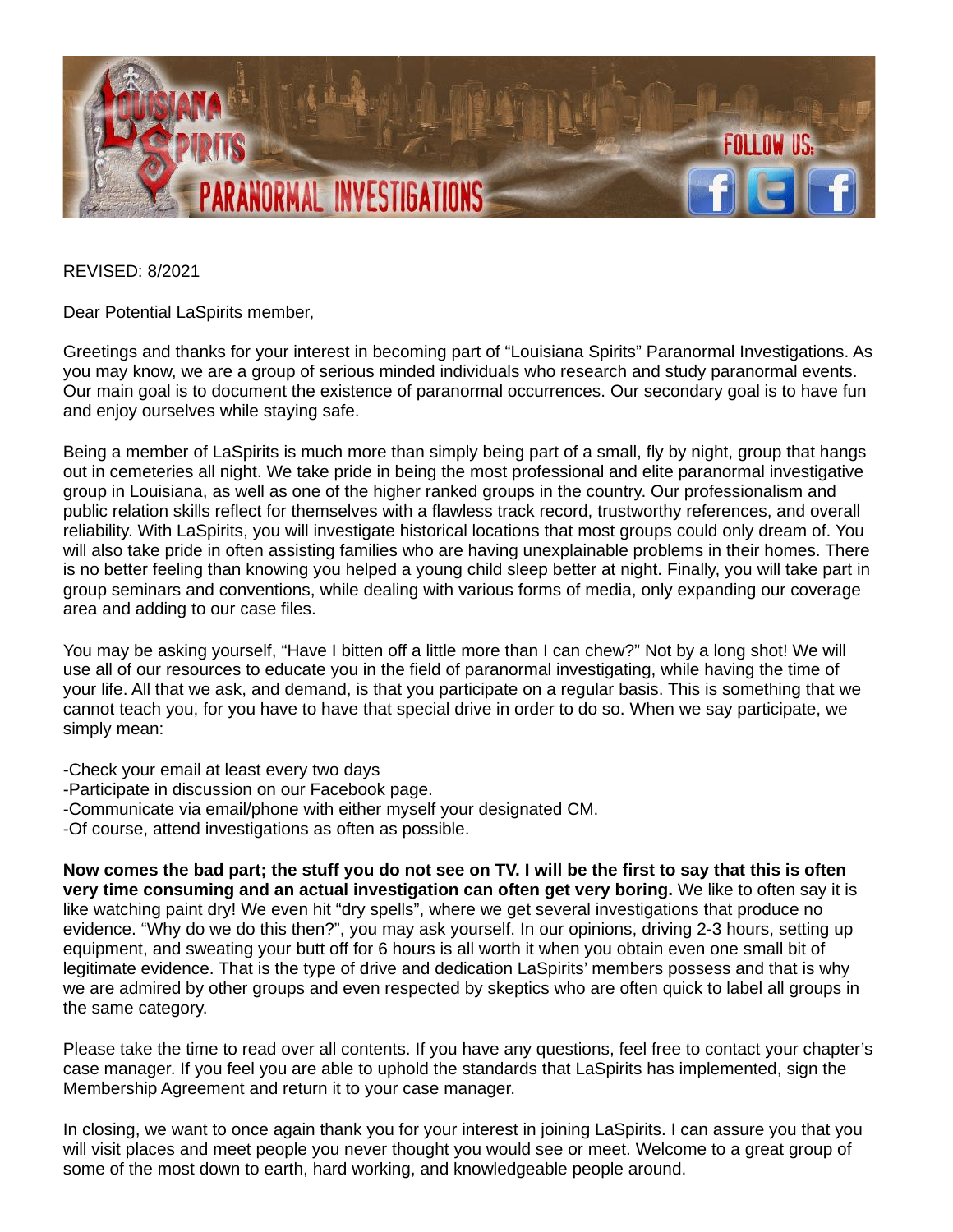As I said, everyone has a say so in this group. If at any time you have a question about something, feel that a change is needed, or are dissatisfied with any practices, please don't hesitate to contact me without fear of reprimand. Again, thank you, congratulations, and welcome to LaSpirits, the premiere paranormal investigative group in Louisiana! HAPPY HUNTING!! Sincerely,

Brad Duplechien – Founder of LaSpirits Marci Lee - Director of LaSpirits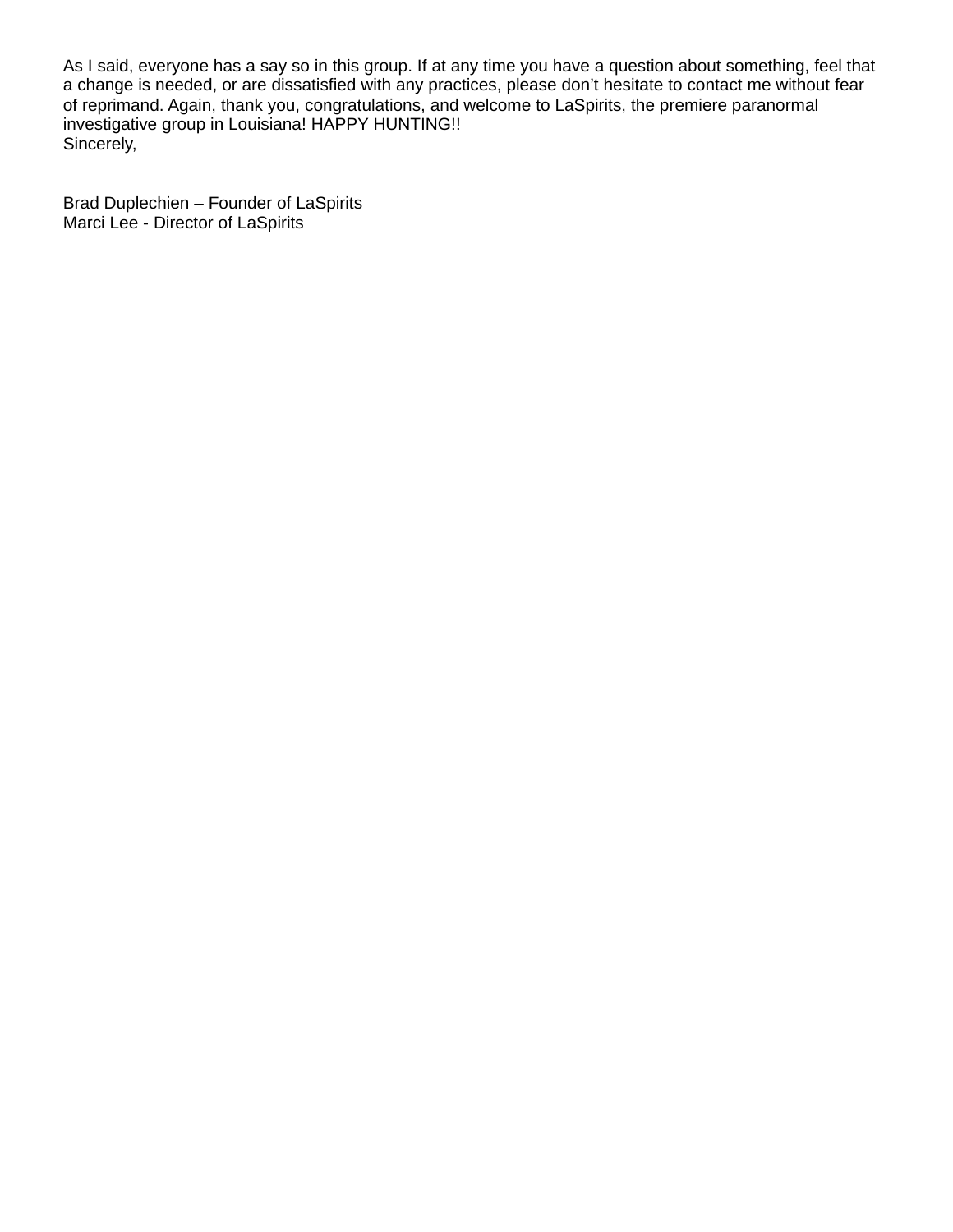

## REVISED: 8/2021

## **Rules, Guidelines, and Terms of Service**

- 1. Maximum number of trainees allowed on an investigation is 1 or 2, depending on the size of the investigation site and the number of experienced investigators available.
- 2. The selection of investigative members for an investigation is as follows in order: a. All Chapter members from the designated chapter where the investigation is located. b. Trainee members being considered for membership. c. Any additional members from other chapters who are willing to attend, if the added help is needed.
- 3. Anyone making false claims or falsifying stories to add to their credibility as an investigator or anyone tampering with evidence to add credibility to an investigation will be removed from LaSpirits.
- 4. Anyone who makes unwanted sexual advances to any member and/or client will be removed from LaSpirits.
- 5. When on an investigation you will be required to act in a professional manner. There will be no horseplay, loud belching, farting, etc. There are times when we get to relax and have fun, but not during an investigation.
- 6. The practicing of witchcraft or Satanism or the use of a Ouija board as a means of collecting evidence is not allowed to be used at any time.
- 7. Unless written consent is obtained from a client, all information obtained on an investigation is confidential.
- 8. If attending an investigation or seminar, members should wear proper attire, primarily your LaSpirits shirt or any approved LaSpirits apparel which can be purchased at [www.cafepress.com/laspirits](http://www.cafepress.com/laspirits)
- 9. The Case Manager, or designee will be responsible for the placement of equipment. While this is going on, all other members will be taking plenty of photos while taking base readings of the area.
- 10. No one under the age of 18 years old is allowed on investigations.
- 11. No member shall be under the influence of alcohol or drugs while on an investigation or seminar. Also, no members are to have any sort of non prescription drug on their possession during any LaSpirits function.
- 12. No one shall venture out by themselves on an investigation. For safety reasons you should stay with at least one other team member. It is the responsibly of either the Case Manager or the designee present to assign these 2-person groups to particular areas of the investigative area. Regardless of what has taken place in other areas you are to stay in your assigned location with your partner until you are instructed to move to a different locale.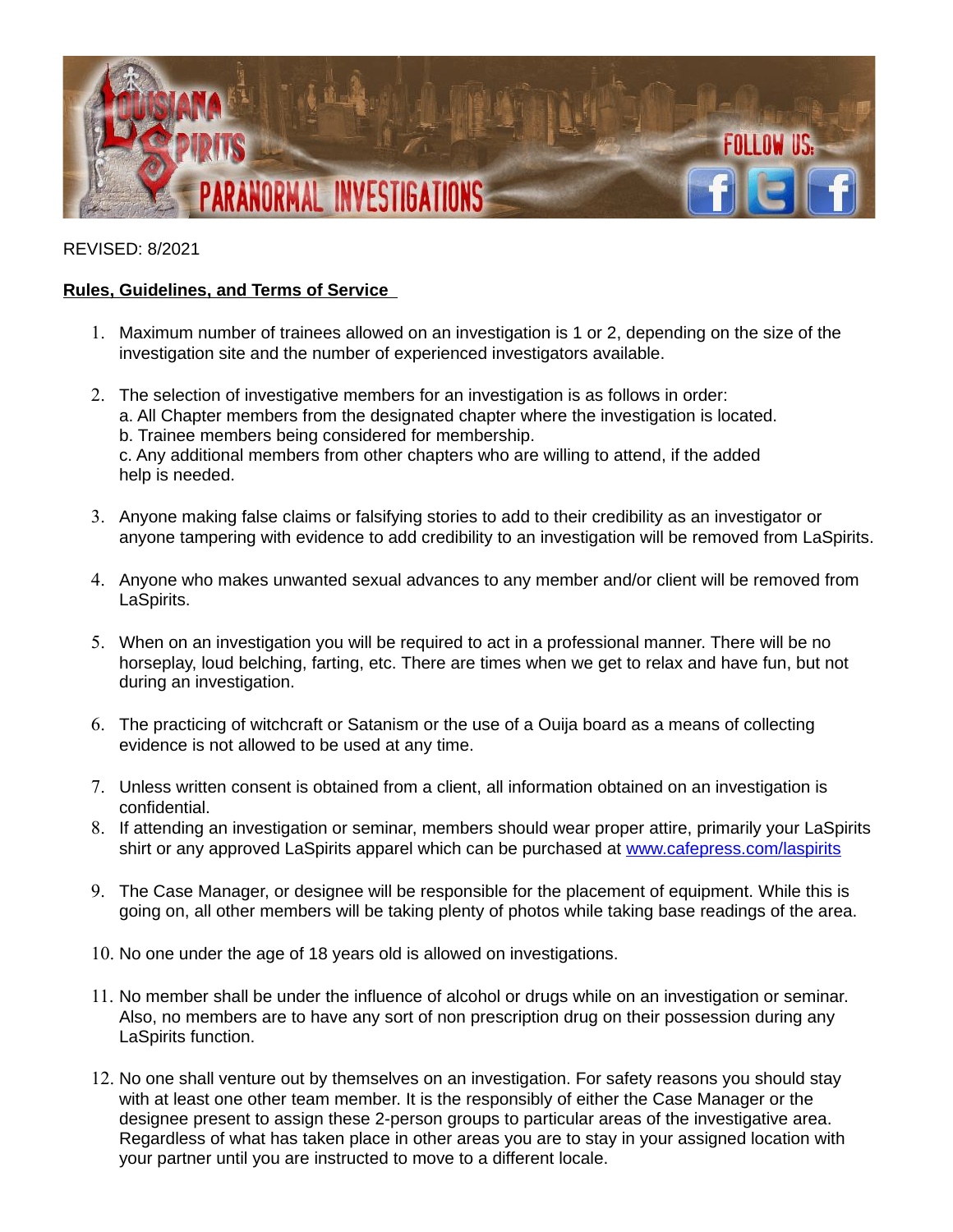- 13. You are not required to purchase any equipment as a member. If you use another team member's equipment, you are to treat it as if it was your own and you are to be held responsible should any damages occur. If you are interested in obtaining any type of equipment, contact me and I will send you some links to some affordable items.
- 14. Effective 2/1/12, we began implementing a probation period for new members. Any new member will be placed on a 2-month probationary period. During this time, the new member will be closely evaluated in regards to participating and communicating with the group and his/her case manager. While on probation, you will not receive an LaSpirits email account, nor will you be added to the website until you have successfully completed your (2) month probation. During this time, the new member will have to wear a plain, navy blue t-shirt or polo shirt for an investigation. If during the probationary period, the new member does not show the initiative and level of participation that is required by LaSpirits, then he/she is subject to dismissal with no advanced notice.
- 15. Once accepted into Louisiana Spirits under the above mentioned (2) month probationary period, please fill out the attached membership agreement and send back to: Marci Lee, Director, at [mlee@laspirits.com](mailto:mlee@laspirits.com)